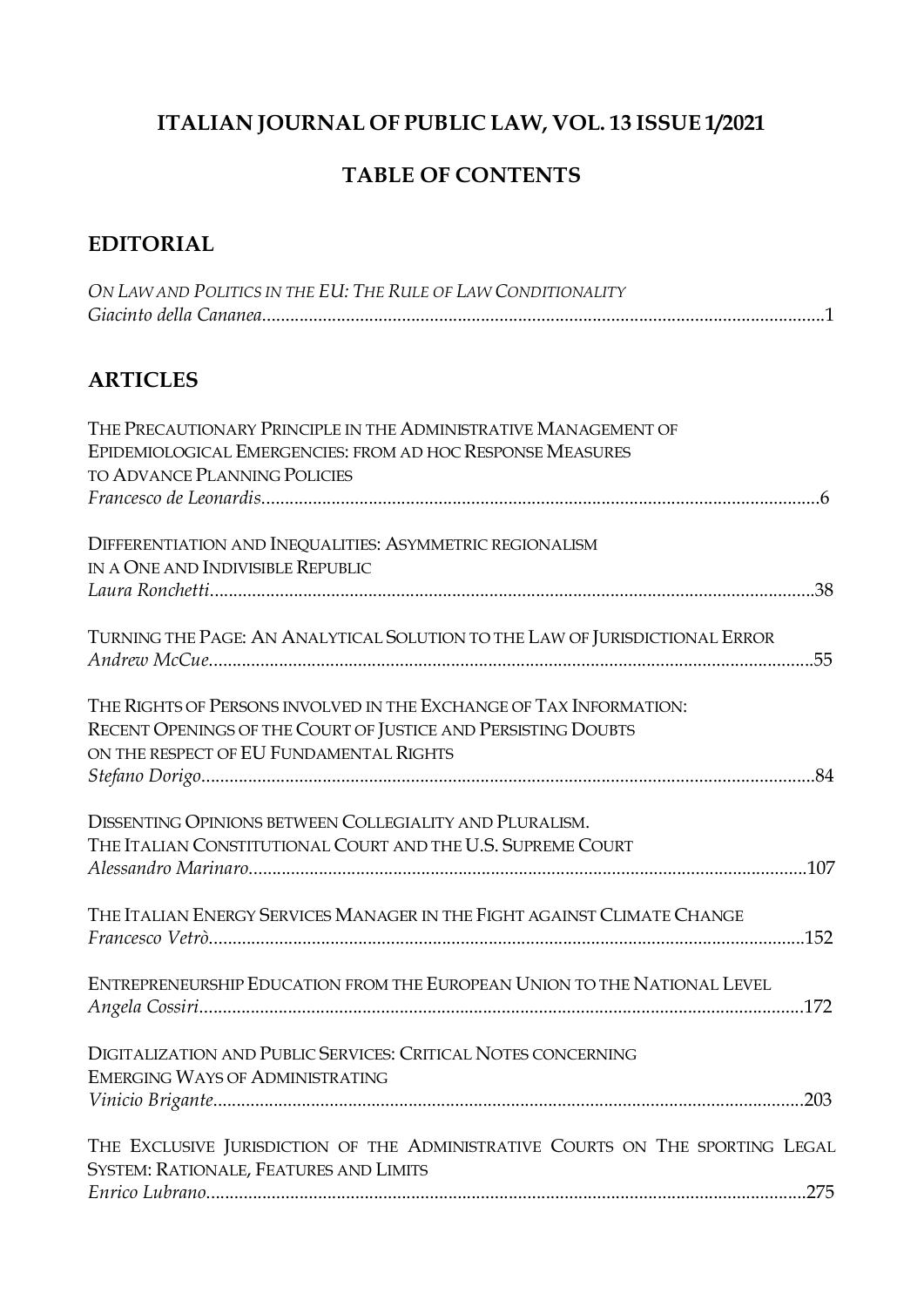# **BOOKS AND JOURNALS REVIEW**

| MONOGRAPHS, COLLECTED BOOKS, HANDBOOKS          |  |
|-------------------------------------------------|--|
| U.S. LAW REVIEWS: A FOCUS ON ADMINISTRATIVE LAW |  |

The views and opinions expressed in every article of the Journal are those of the authors and do not reflect the views of Italian Journal of Public Law, its Board of Editors, or any member of the Board.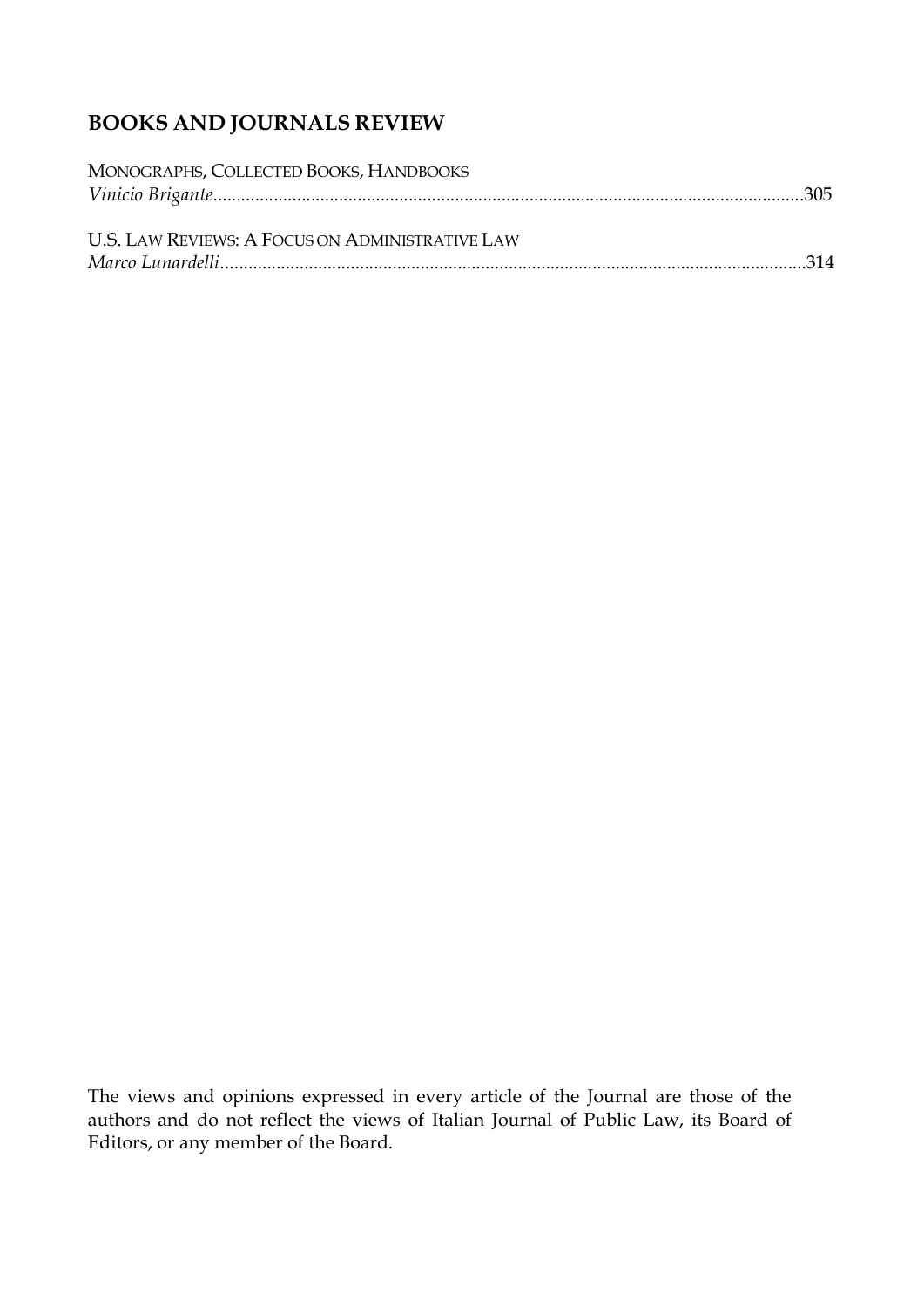# **BOOKS AND JOURNALS REVIEW**

### MONOGRAPHS, COLLECTED BOOKS, HANDBOOKS

*Vinicio Brigante\**

### **Public law, market and competition**

C. Franchini, *L'intervento pubblico di contrasto alla povertà* (2021), Naples, Editoriale Scientifica. The text aims to analyse the need to activate administrative power in terms of combating poverty even beyond the concept of welfare state.

E. D'Alterio, *Dietro le quinte di un potere. Pubblica amministrazione e governo dei mezzi finanziari* (2021), Bologna, Il Mulino. This book examines ways in which public administrations not only governs financial means but also affects programmes and policies of general interest.

C. Franchini, *La disciplina pubblica dell'economia tra diritto nazionale, diritto europeo e diritto globale* (2020), Naples, Editoriale Scientifica. The book traces the approach of legislative systems from the perspective of market and its mechanisms.

G. Colombini, M. D'Orsogna, L. Giani, A. Police (eds.), *Infrastrutture di trasporto e sistemi di regolazione e gestione. Coesione, sostenibilità e finanziamenti* (vol. 1-2, 2019), Naples, Editoriale Scientifica. These books, which collect results of a national research project on "Equality in fundamental rights in the crisis of the State and public finances: a proposal for a new model of social cohesion with specific regard to the liberalization and regulation of transport". Individual sectors are examined under various related profiles of competition protection, network governance, national and European funding sources, planning and programming procedures, protection of rights, environmental and financial sustainability.

 $\overline{a}$ 

<sup>\*</sup> Assistant Professor of Administrative Law, University of Naples "Federico II"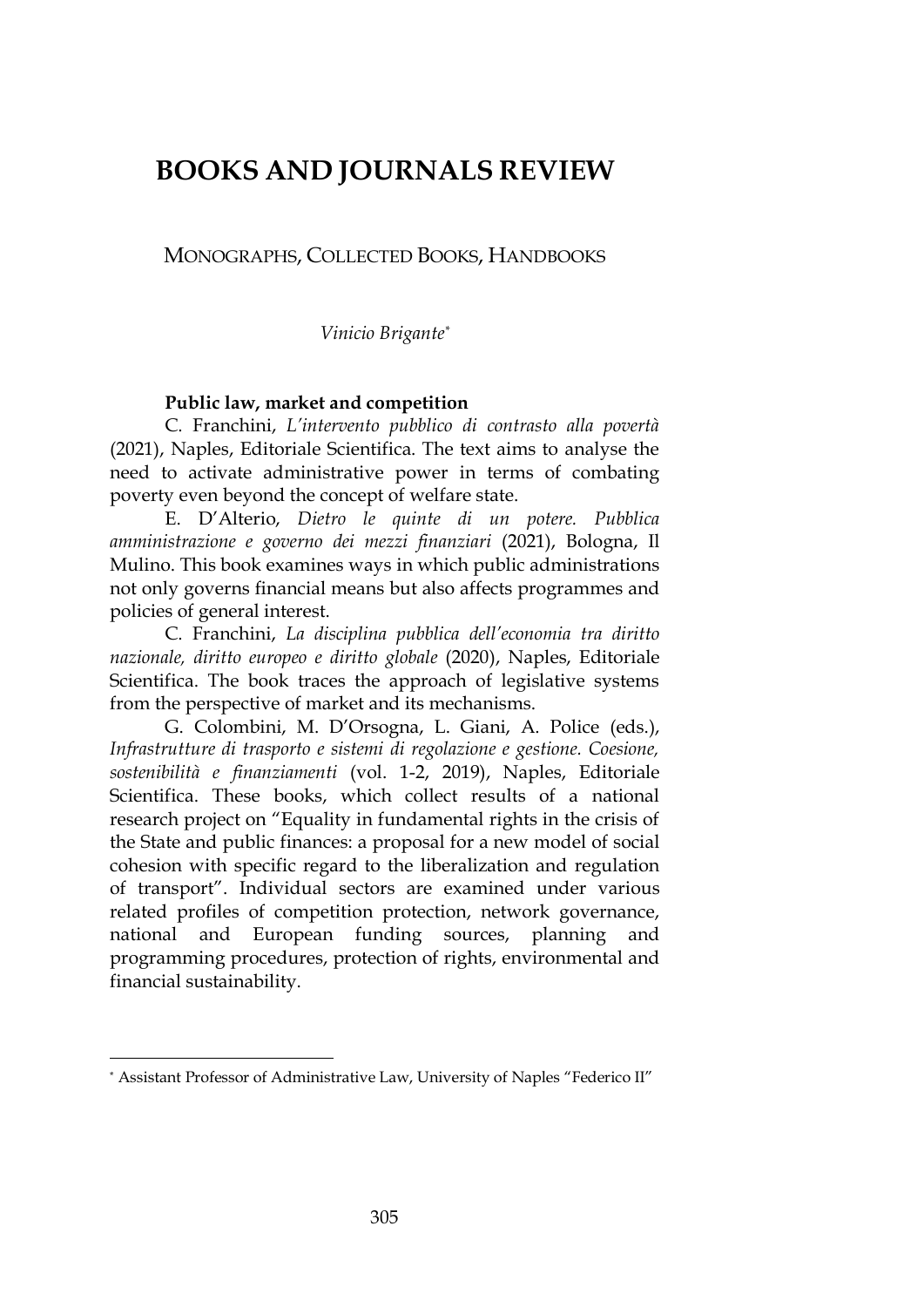#### **Public law and emergencies**

S. Staiano (ed.), *Nel ventesimo anno del terzo millennio. Sistemi politici, istituzioni economiche e produzione del diritto al cospetto della pandemia da Covid-19* (2020), Naples, Editoriale Scientifica. The book examines the stability of institutional arrangements when faced with the Covid-19 pandemic, in relation to legal and constitutional contexts, European Union and international law, economic and political relations, with a multidisciplinary approach to the matter.

G. Palmieri, *Oltre la pandemia. Società, salute, economia e regole nell'era post-Covid 19* (vol. 1-2, 2020), Naples, Editoriale Scientifica. The book analyses the post-pandemic perspective from the critical viewpoint of a detailed analysis of the aporias encountered in dealing with the emergency.

L. Giani, M. D'Orsogna, A. Police (eds.), *Dal diritto dell'emergenza al diritto del rischio* (2018), Naples, Editoriale Scientifica. This book deals in a transversal way with different issues related to administrative management of emergencies, focusing on issues of prevention and precautionary principles, public function of risk assessment and several concrete experiences related to recent events.

#### **Public law and technologies**

R. Cavallo Perin, D.-U. Galetta, *Il diritto dell'amministrazione pubblica digitale* (2020), Turin, Giappichelli. The text intends to investigate wide range of challenges and issues raised by digitalization, with reference to algorithmic administration, privacy protection, good governance and European perspectives on the issue.

#### **Administrative law**

F. Liguori (ed.), *Il problema amministrativo. Aspetti di una trasformazione tentata* (2021), Naples, Editoriale Scientifica. The pandemic has intensified long-standing issues concerning public administration, which is increasingly perceived as an obstacle rather than an ally in decision-making and economic development processes.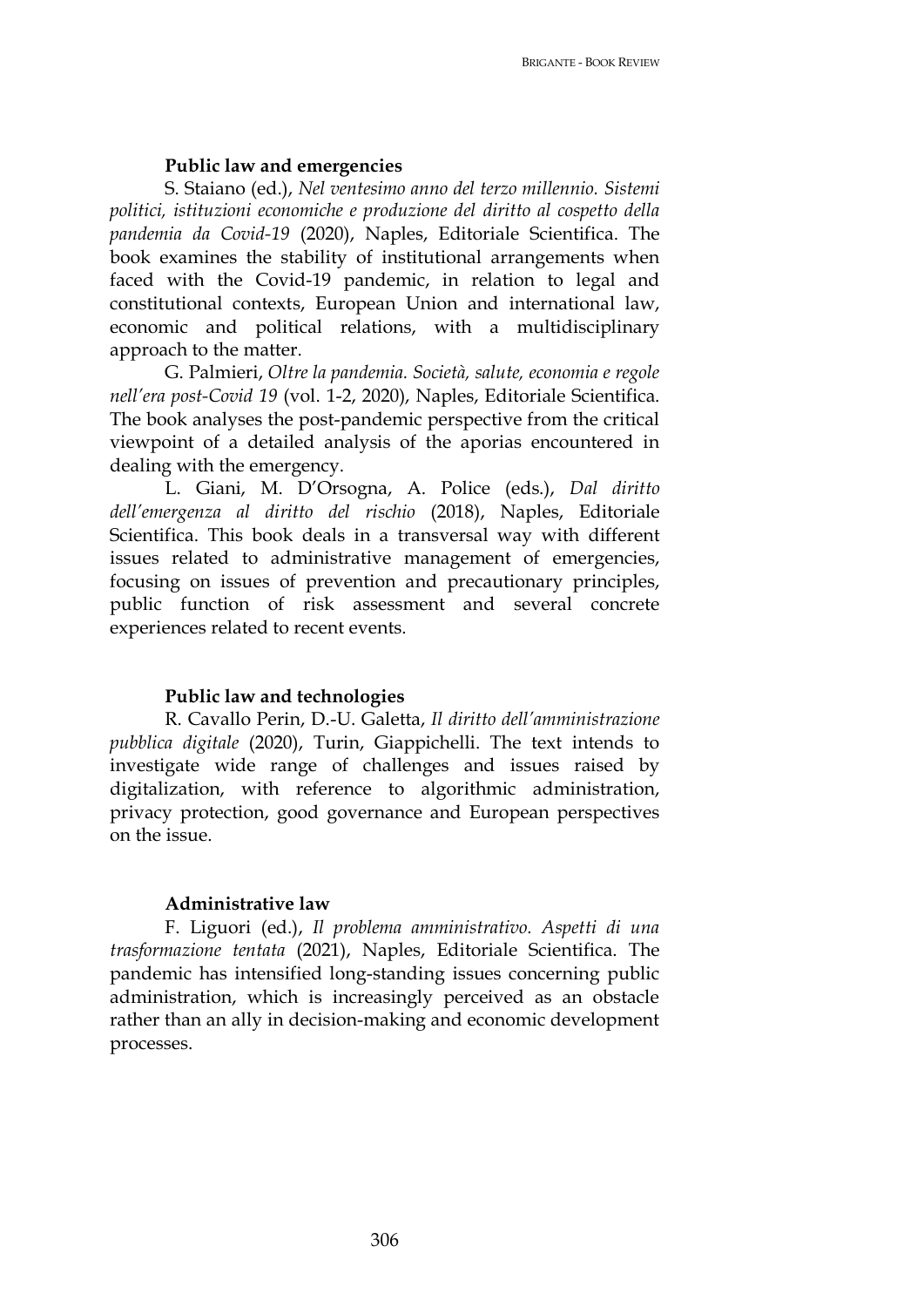A. Ferrari Zumbini, *Alle origini delle leggi sul procedimento amministrativo. Il modello austriaco* (2020), Naples, Editoriale Scientifica. The volume analyzes in detail the genesis and essential characteristics of the so-called "Austrian model" of administrative procedure as outlined in the 1925 law, suggesting the need for a rethinking of its historical-cultural matrix, its dogmatic antecedents and its theoretical-conceptual structure.

G. Iacovone, *Decisioni cautelare amministrative. Principi e regole* (2020), Naples, Editoriale Scientifica. The study aims to examine various aspects concerning the decisions and autonomous and general precautionary power in public administration from the perspective of jurisdiction, self-protection and typical administrative power.

F. Fracchia, M. Occhiena, *Le norme interne: potere, organizzazione e ordinamenti. Spunti per definire un modello teoricoconcettuale generale applicabile anche alle reti, ai social e all'intelligenza artificiale* (2020), Naples, Editoriale Scientifica. This book examines how power and internal rules stand the test of imposition in the rule of law of networks, social media and artificial intelligence in order to define an organizational and institutional model that is coherent and respectful of legal principles.

M.A. Sandulli, *Principi e regole dell'azione amministrativa* (3rd ed., 2020), Milan, Giuffrè. The volume explores critical profiles of administrative action and organization, with detailed analysis of provisions and legislative amendments.

C. Cudia (ed.), *L'oggetto del giudizio amministrativo visto dal basso: gli istituti processuali in evoluzione. Atti del secondo colloquio fiorentino di diritto amministrativo* (2020), Turin, Giappichelli. The book analyses various conventional aspects of administrative law processes from a critical perspective, with an analysis aimed at identifying prospects for differentiated protection within administrative litigation.

M. Immordino, C. Celone (eds.), *La responsabilità dirigenziale tra diritto ed economia* (2020), Naples, Editoriale Scientifica. The issue of accountability covers whole of administrative law, from organization to division between politics and administration to judicial remedies.

A. Maltoni (ed.), *I contratti pubblici: la difficile stabilizzazione delle regole e la dinamica degli interessi* (2020), Naples, Editoriale Scientifica. The text addresses the issue of public contracts as a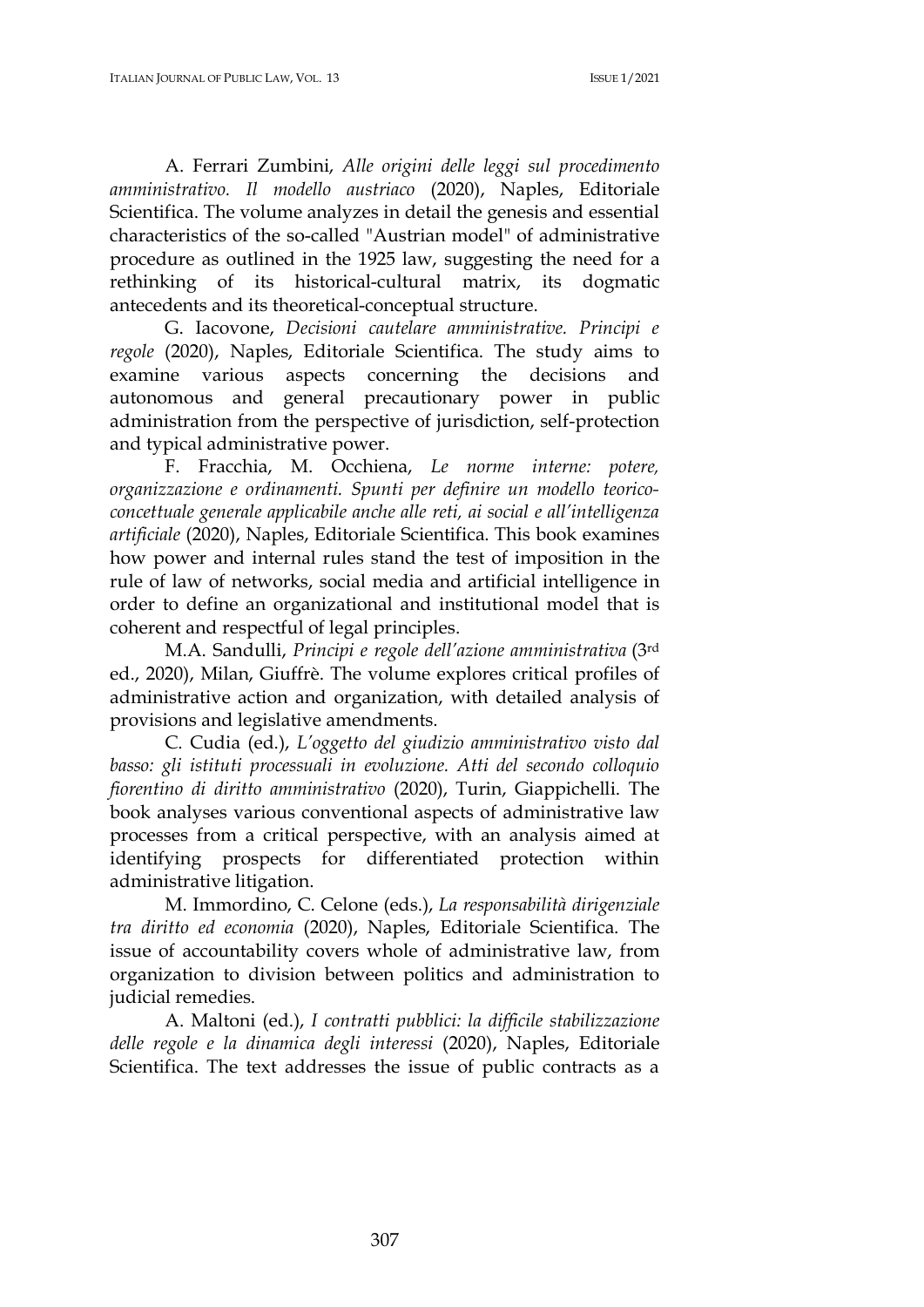possible instrument for balancing markets, balancing strict rules and public interests.

G. Rossi, M. Monteduro (eds.), *L'ambiente per lo sviluppo. Profili giuridici ed economici* (2020), Turin, Giappichelli. The environment and sustainability are the unifying features of the text from the perspective of a dynamic analysis between law and economics.

S. Perongini, *L'abuso d'ufficio. Contributo a una interpretazione conforme alla Costituzione* (2020), Turin, Giappichelli. Abuse of public function remains one of the unresolved knots of Italian law, a harbinger of countless critical issues, including defensive administration and interpretative aporias.

M. Calabrò, M.R. Spasiano, G. Mari, F. Gambardella, P. Tanda, A.G. Pietrosanti (eds.), *Fondamenti di diritto per l'architettura e l'ingegneria civile* (2020), Naples, Editoriale Scientifica. The book covers classic topics of public and administrative law, with an appendix of specific focuses on intersections with architecture and engineering.

D. Sorace, L. Ferrara, I. Piazza (eds.), *The Changing Administrative Law of an EU Member State* (2020), Turin, Giappichelli. The book investigates developments, dialectics and prospects of administrative law in a European perspective.

V. Berlingò, *Fatto e giudizio. Parità delle parti e obbligo di chiarificazione nel processo amministrativo* (2020), Naples, Editoriale Scientifica. The text aims to analyse, in specific context of administrative process, effective equality of parties between administrations and citizens, in carrying out single procedural steps.

A. Contieri, M. Immordino, F. Zammartino (eds.), *Le autorità amministrative indipendenti tra garanzia e regolazione* (2020), Naples, Editoriale Scientifica. The book covers Independent Administrative Authorities in their national and European dimensions and the systematic placement of the acts they produce.

F. Liguori, *Liberalizzazione, diritto comune, responsabilità. Tre saggi del cambiamento giuridico* (2nd ed., 2019), Naples, Editoriale Scientifica. The book analyses classic themes of the changing tasks of public administration, with reference to liberalization, private law and liability issues, with reference to recent regulatory changes.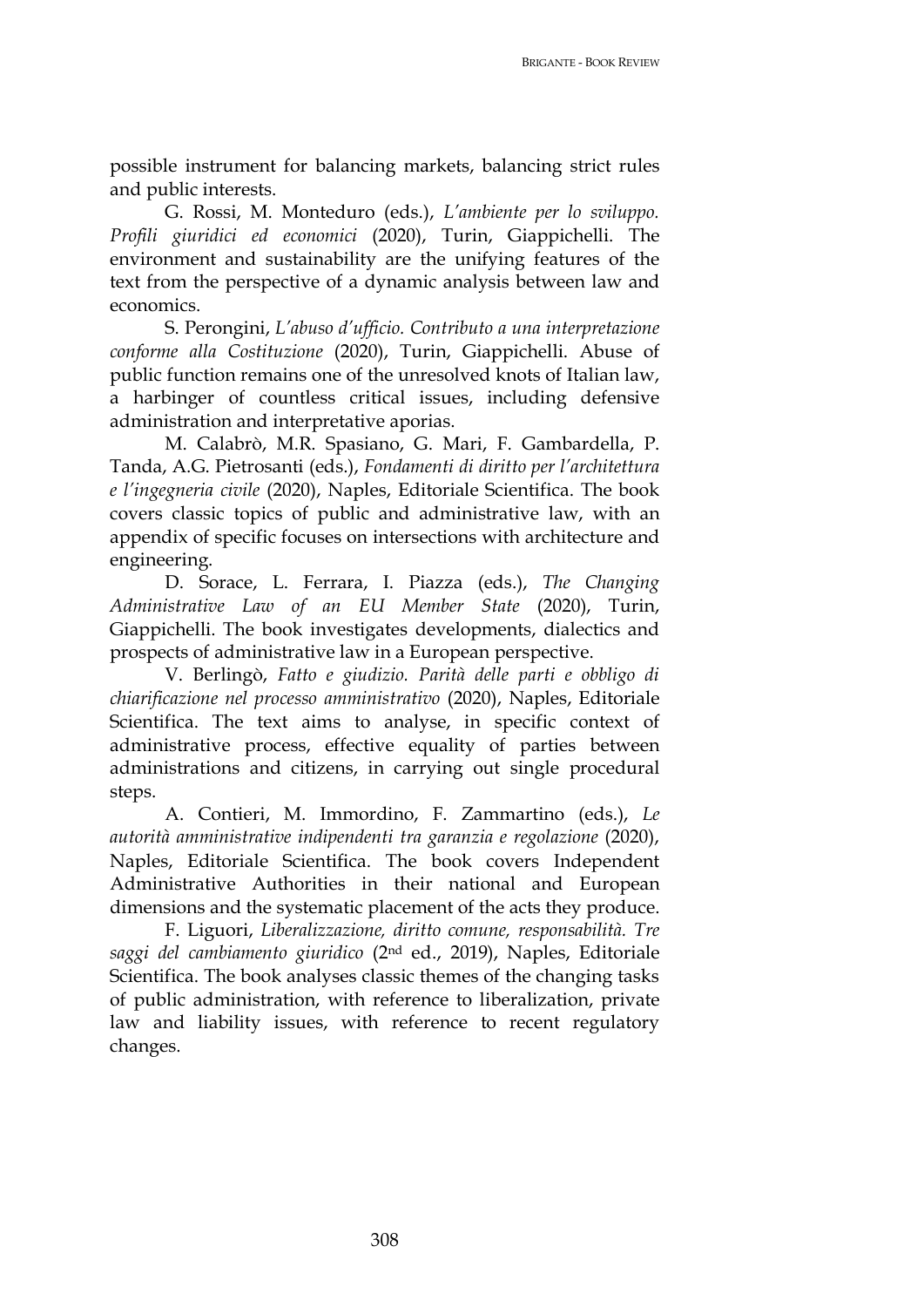R. Cavallo Perin, G. Colombini, F. Merusi, A. Police, A. Romano, *Attualità e necessità nel pensiero di Santi Romano* (2019), Naples, Editoriale Scientifica. The book traces Santi Romano's thought, in a key linked to the actualization of his thought and an analysis of his works.

L. Giani, M. Immordino, F. Manganaro (eds.), *Temi e questioni di diritto amministrativo* (2019), Naples, Editoriale Scientifica. This volume, which is in collective form, takes up and provides a critical and contemporary analysis of general theoretical themes in administrative law, in order to investigate how the role of administrations and law governing their relations with citizens are changing.

G. della Cananea, *Il nucleo comune dei diritti amministrativi in Europa. Un'introduzione* (2019), Naples, Editoriale Scientifica. The book offers a critical analysis of the theoretical and problematic core of administrative law in Europe, with comparative investigation in a diachronic and synchronic sense.

M. D'Alberti, *Diritto amministrativo comparato. Mutamenti dei sistemi nazionali e contesto globale* (2019), Bologna, Il Mulino. This volume contains a comparative analysis of different national administrative systems and their development over time, including in a supranational context, and reveals a progressive rapprochement between the various systems, fostered by increasing contact and dialogue between judges and scholars from the different countries.

F. Francario (ed.), *Garanzie degli interessi protetti e della legalità dell'azione amministrativa. Saggi sulla giustizia amministrativa* (2019), Naples, Editoriale Scientifica. The book deals with all the most delicate and controversial aspects of administrative justice in a critical and cross-cutting manner.

E. Chiti, *Il diritto di una comunità comunicativa. Un'indagine sul diritto amministrativo della chiesa* (2019), Milan, Giuffrè. The text investigates complex relations between administrative and canonical law, seeking points of synthesis between the two themes.

#### **Public and Constitutional Law**

M. Cartabia, N. Lupo, *The Constitution of Italy. A contextual Analysis* (2021), Oxford (UK), Hart Publishing. This book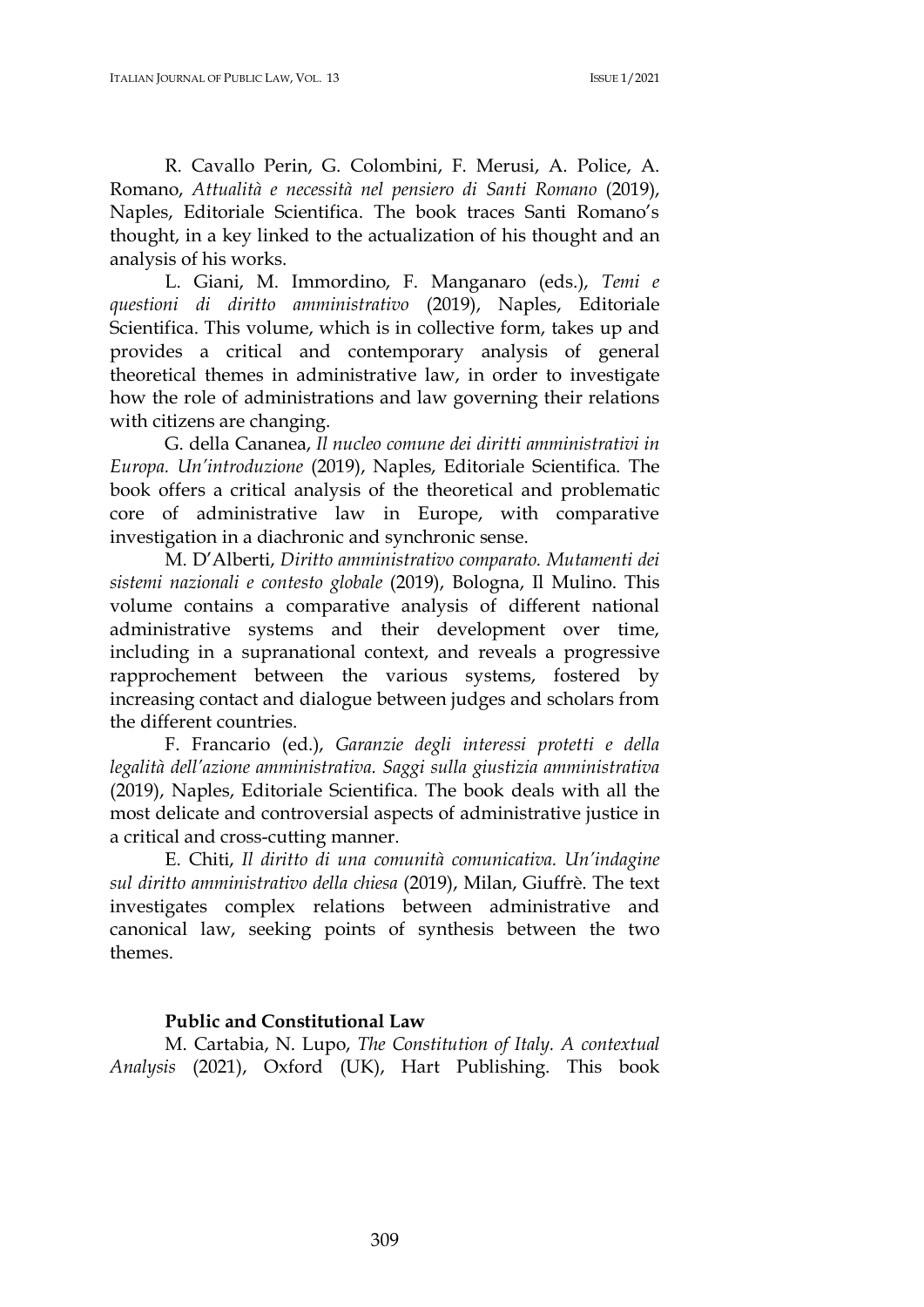BRIGANTE - BOOK REVIEW

introduces the reader to the Italian Constitution, which entered into force on 1 January 1948, and examines whether it has successfully managed the political and legal challenges that have occurred since its inception, and fulfilled the three main functions of a Constitution: maintaining a community, protecting the fundamental rights of citizens and ensuring the separation of powers.

G. Colombini (ed.), *La dimensione globale della finanza e della contabilità pubblica* (2020), Naples, Editoriale Scientifica. This book covers public finance, accounting, European rules and their effects, with reference to domestic and European law, the auditing system and role of Italian and European Courts of Auditors, including liability, and judicial remedies.

A. Ferrari Zumbini, *Il diritto pubblico tedesco della seconda metà del XX secolo: sfide e risposte* (2020), Naples, Editoriale Scientifica. The book is the Italian translation of the volume of Rainer Wahl *Herausforderungen und Antworten: Das Öffentliche Recht der letzten fünf Jahrzehnte* (2006), Berlin, De Gruyter.

A. Lucarelli, *Populismi e rappresentanza democratica* (2020), Naples, Editoriale Scientifica. This book investigated populism in relation to a crisis of representation and popular sovereignty, within founding elements of States. Populism, along with modern statehood, developed in absolutist regimes, with an unseen, disenfranchised people, expressing a bottom-up demand for decent human conditions.

G. De Maio, *Fiscalità energetica e cambiamento climatico. Il ruolo del diritto tributario nella società moderna* (2020), Naples, Editoriale Scientifica. This book deals with the theme of the role of tax law, in a renewed look at energy taxation, in view of environmental and climate challenges that require coordination and long-term strategic actions.

E. Carloni, F. Cortese (eds.), *Diritto delle autonomie territoriali* (2020), Padova, Wolters Kluwer. The volume explores a controversial issue of territorial autonomies, which give concrete form to the multi-centred articulation of Italian Republic. Their discipline is a result of underlying trends and constitutional and administrative reforms with sometimes different approaches, which reflect on the ability of territorial organizations to respond to their citizens' needs and interests.

310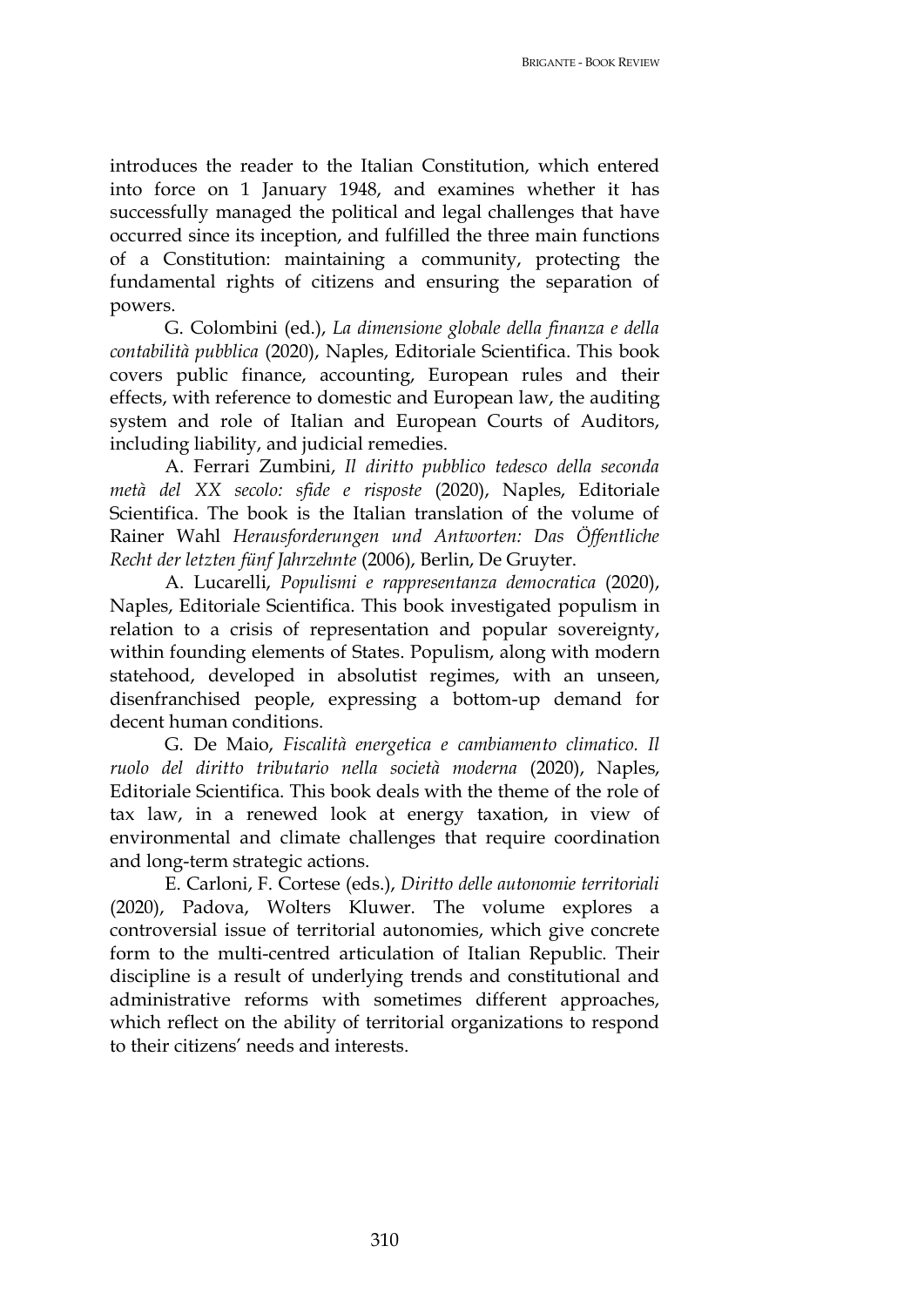M. Troisi, *Le pronunce che costano. Poteri istruttori della Corte Costituzionale e modulazione delle conseguenze finanziarie delle decisioni* (2020), Naples, Editoriale Scientifica. The topic offers an analysis of the impact of the public expenditure cost of Constitutional Court rulings with a specific focus on the powers of inquiry.

M. De Benedetto, N. Lupo, N. Rangone (eds.), *The crisis of confidence in legislation* (2020), Oxford (UK), Hart Publishing. The text analyses the factors behind the crisis in legislation and the progressive loss of public confidence.

### **Handbooks**

G. Leone, *Elementi di diritto processuale amministrativo* (6th ed., 2021), Padova, Wolters Kluwer. This handbook examines and reviews all classic issues of administrative procedural law, with specific attention to technological innovation in the sphere of administrative jurisdiction. Administrative process does not yet seem to have found its final shape, the handbook takes into account modifications of special procedures.

A. Contieri (ed.) *Approfondimenti di diritto amministrativo* (2021), Naples, Editoriale Scientifica. The book addresses in a problematic and judgmental way the most debated issues in today's administrative law.

G. Clemente di San Luca (A. De Siano, A. De Chiara, G. Martini et al. eds.), *Lezioni di giustizia amministrativa* (5th ed., 2021), Naples, Editoriale Scientifica. The book takes up all the classic themes of the administrative process, as well as various possible rites and procedural consequences.

A. Travi, *Lezioni di giustizia amministrativa* (15th ed., 2021), Turin, Giappichelli. The handbook, in addition to an update imposed by legislative innovations, introduces references to more recent jurisprudential and doctrinal orientations and proposes a review of various institutions and principles, in the light of some important elements that are emerging in the current debate.

A. Simonati (ed.), *Diritto urbansitico e delle opere pubbliche.* (4th ed., 2021), Turin, Giappichelli. The handbook covers urban planning and public works in connection with territorial government, construction activity, public works and urban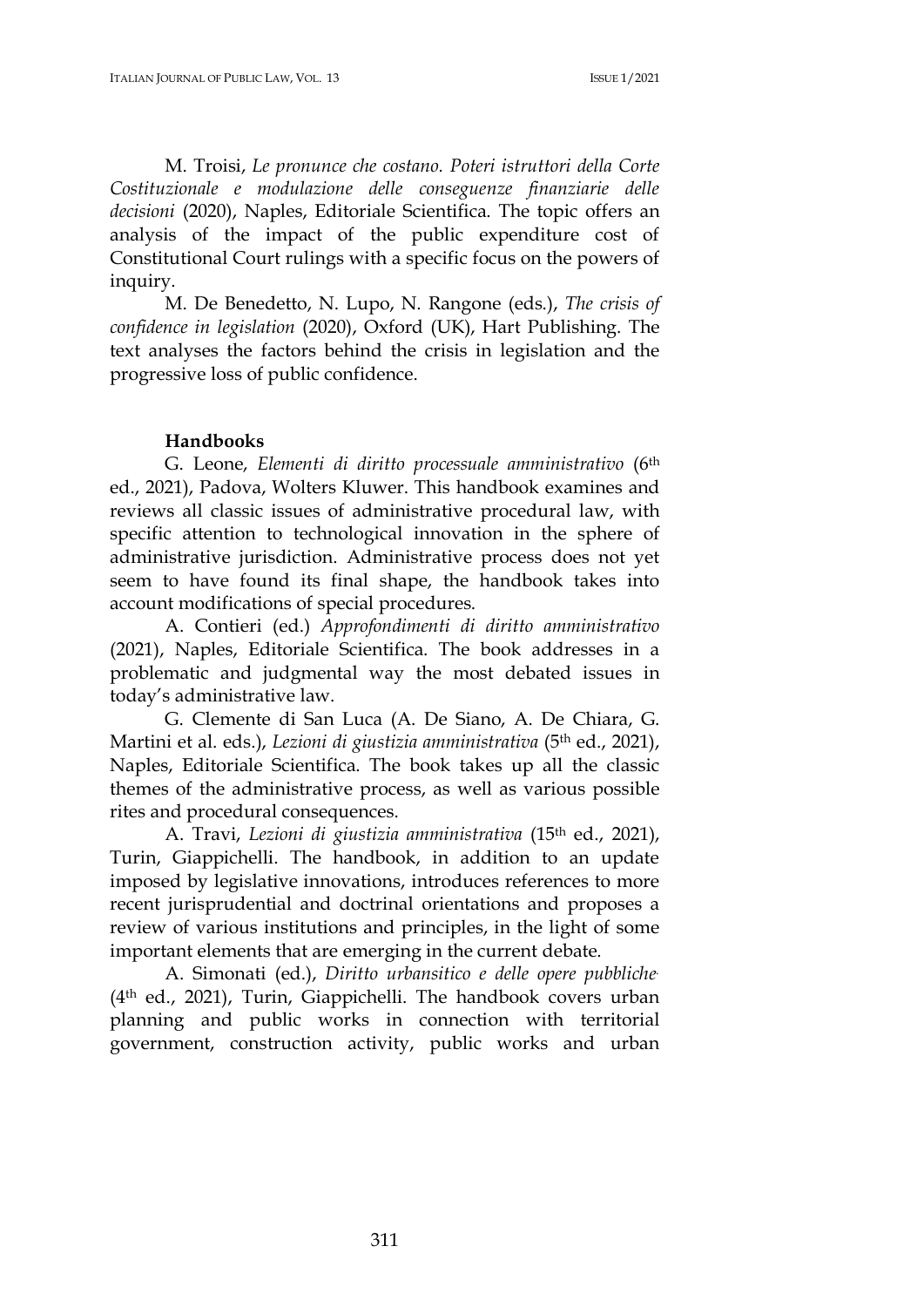planning, with analysis of classic topics of administrative and urban law.

R. Dipace, *Manuale dei contratti pubblici* (2021), Turin, Giappichelli. The book addresses the many critical interpretative and dogmatic issues of public contracts in all their phases, with a detailed analysis of relevant and problematic issues.

L. Ferrara, *Lezioni di giustizia amministrativa. Il giudice speciale* (vol. 1, 2021), Turin, Giappichelli. The book examines how the administrative judge is specialized, investigating the historical reasons and organizational premises that led to the current system of administrative jurisdiction.

E. Casetta (F. Fracchia ed.), *Manuale di diritto amministrativo* (22nd ed., 2020), Milan, Giuffrè. The Handbook deals with administrative law, considering both the subjective and objective profile of administrations, and procedural law, with specific focus on general principles of the field, relevant in a complex and constantly evolving regulatory context. There are numerous indepth studies of most important institutions, marked attention is paid to developments in case law, and there is a constant concern to provide a systematic overview of the subject matter.

F.G. Scoca (ed.), *Giustizia amministrativa* (8th ed., 2020), Turin, Giappichelli. This handbook analyses all topics of administrative court proceedings in a critical manner and with reference to various aspects of substantial administrative law.

A. Barbera, C. Fusaro, *Corso di diritto costituzionale* (5th ed., 2020) Bologna, Il Mulino. The handbook, updated with recent legislative and jurisprudential innovations, starting with the constitutional referendum on the reduction of parliamentarians, illustrates the Italian constitutional order in its entirety.

G. Napolitano, *Introduzione al diritto amministrativo comparato* (2020), Bologna, Il Mulino. The text proposes a study of comparative administrative law between the different legal systems of civil law and common law, defining traits of union and obvious differences.

F.G. Scoca (ed.), *Diritto amministrativo*, (6th ed., 2019), Turin, Giappichelli. The handbook deals with whole range of substantive administrative law issues, with critical analyses and doctrinal and argumentative paths.

G. Clemente di San Luca, R. Savoia, *Elementi di diritto dei beni culturali* (2019), Naples, Editoriale Scientifica. This book